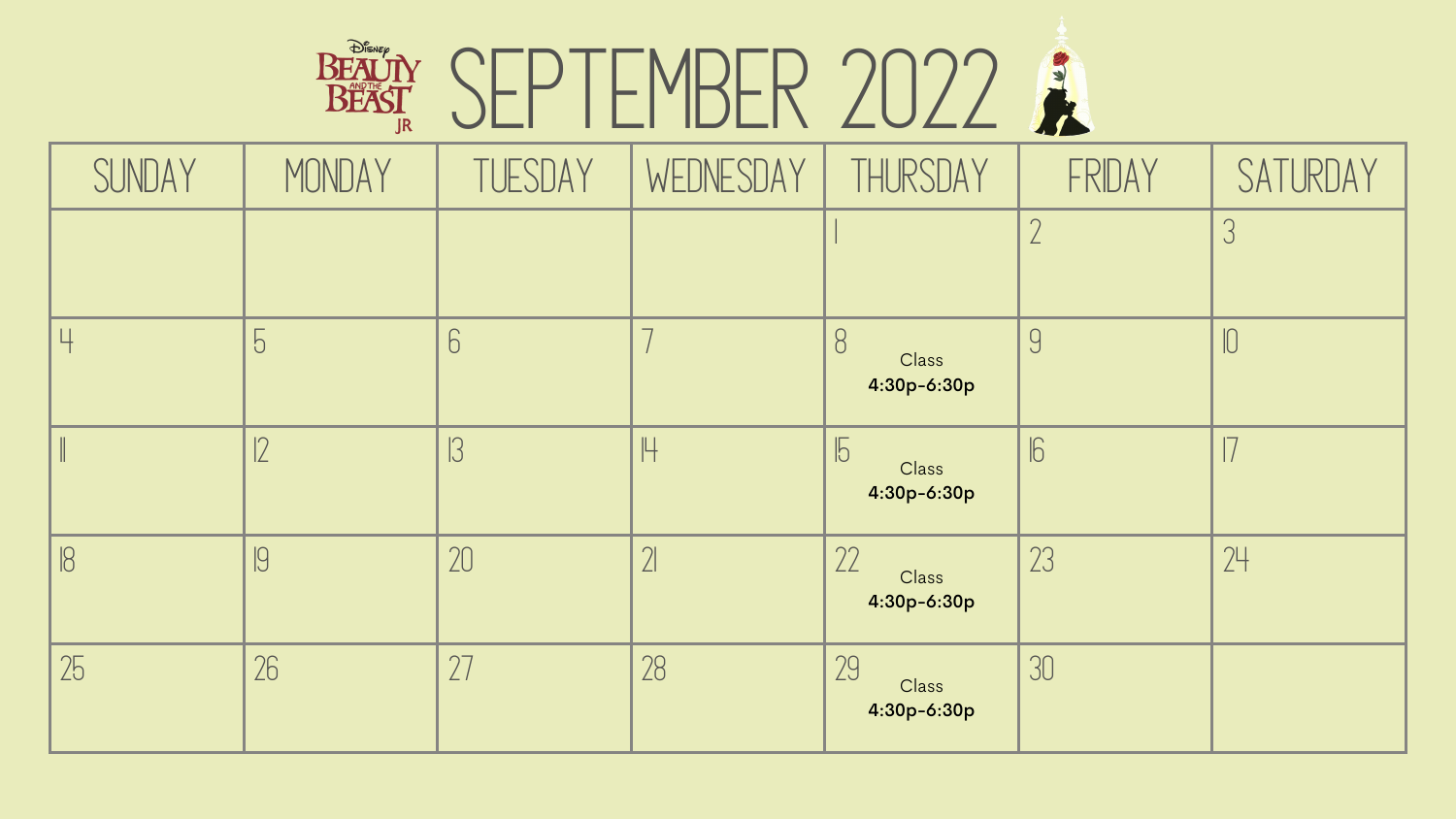## OCTOBER 2022

| $\bigoplus_{i=1}^n E$<br><b>BEAUTY</b><br>AND <sup>-</sup><br>BEAS<br>IR |  |
|--------------------------------------------------------------------------|--|
|                                                                          |  |

| SUNDAY       | MONDAY               | TUESDAY | WEDNESDAY      | THURSDAY                             | FRIDAY      | SATURDAY       |
|--------------|----------------------|---------|----------------|--------------------------------------|-------------|----------------|
|              |                      |         |                |                                      |             |                |
|              |                      |         | $\overline{C}$ | 6<br>Class<br>4:30p-6:30p            |             | 8              |
| 9            |                      |         |                | <b>Fall Break</b><br><b>NO CLASS</b> | $\mathbb H$ | $\overline{5}$ |
| $\mathbb{E}$ |                      | 18      |                | 20<br>Class<br>4:30p-6:30p           | $\gamma$    | 22             |
| 23<br>30     | 24<br>3 <sup>l</sup> | 25      | 26             | 27<br>Class<br>4:30p-6:30p           | 28          | 29             |

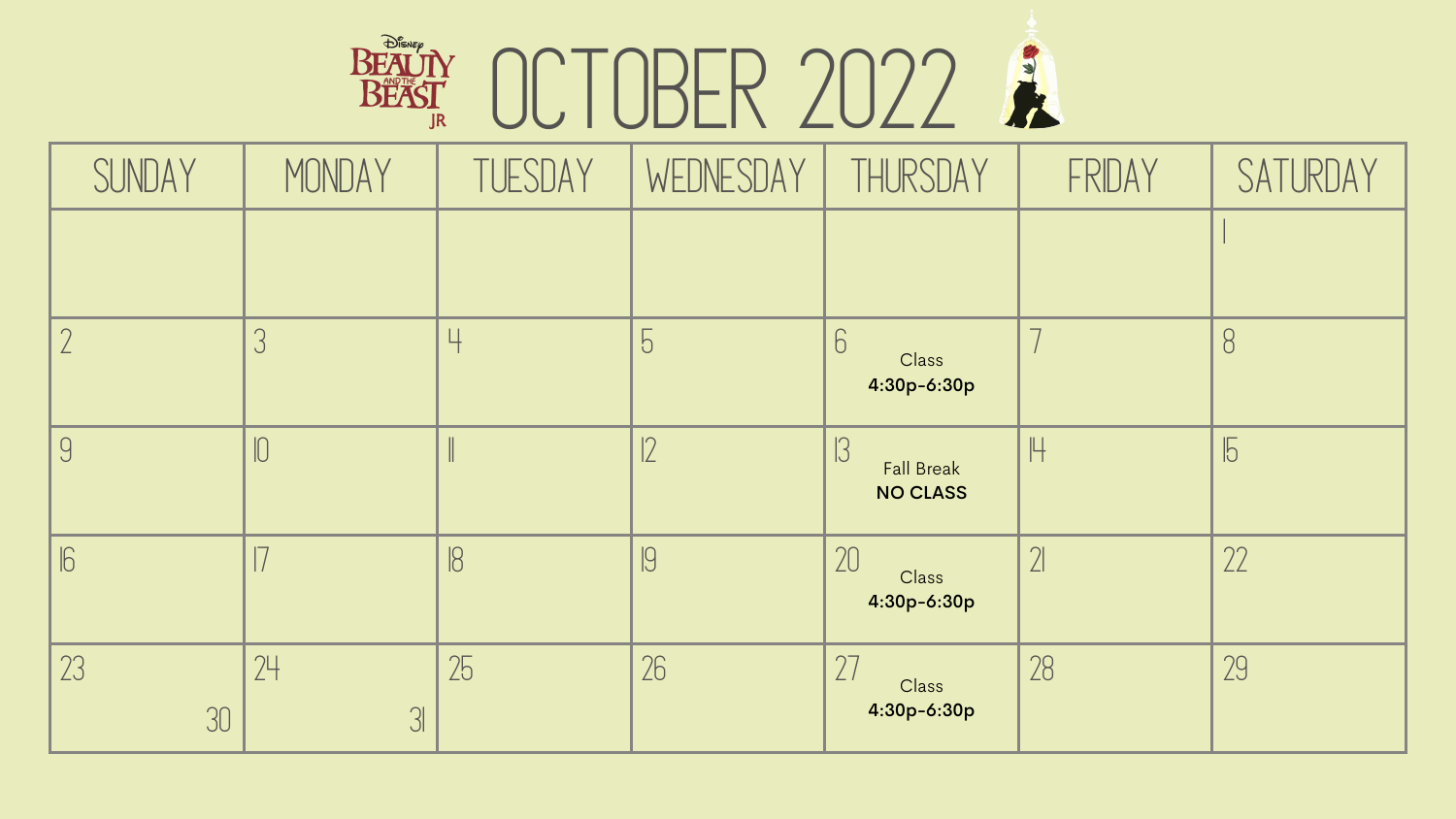## BEAUTY NOVEMBER 2022

| SUNDAY         | MONDAY      | TUESDAY    | WEDNESDAY     | THURSDAY                                    | FRIDAY | SATURDAY                                                                   |
|----------------|-------------|------------|---------------|---------------------------------------------|--------|----------------------------------------------------------------------------|
|                |             |            |               | J<br>Class<br>4:30p-6:30p                   | Ц      | $\overline{b}$<br>Prop Build Day<br>10:00a-12:00p<br>*ATTENDANCE OPTIONAL* |
| $\overline{O}$ |             | 8          | Y             | Class<br>4:30p-6:30p                        |        |                                                                            |
|                | $\mathbb H$ | $\sqrt{5}$ | $\mathsf{lb}$ | Class<br>4:30p-6:30p                        | 8      | IJ                                                                         |
| 20             | $\lfloor$   | 22         | 23            | 24<br>Thanksgiving Break<br><b>NO CLASS</b> | 25     | 26                                                                         |
|                | 28          | 29         | 30            |                                             |        |                                                                            |

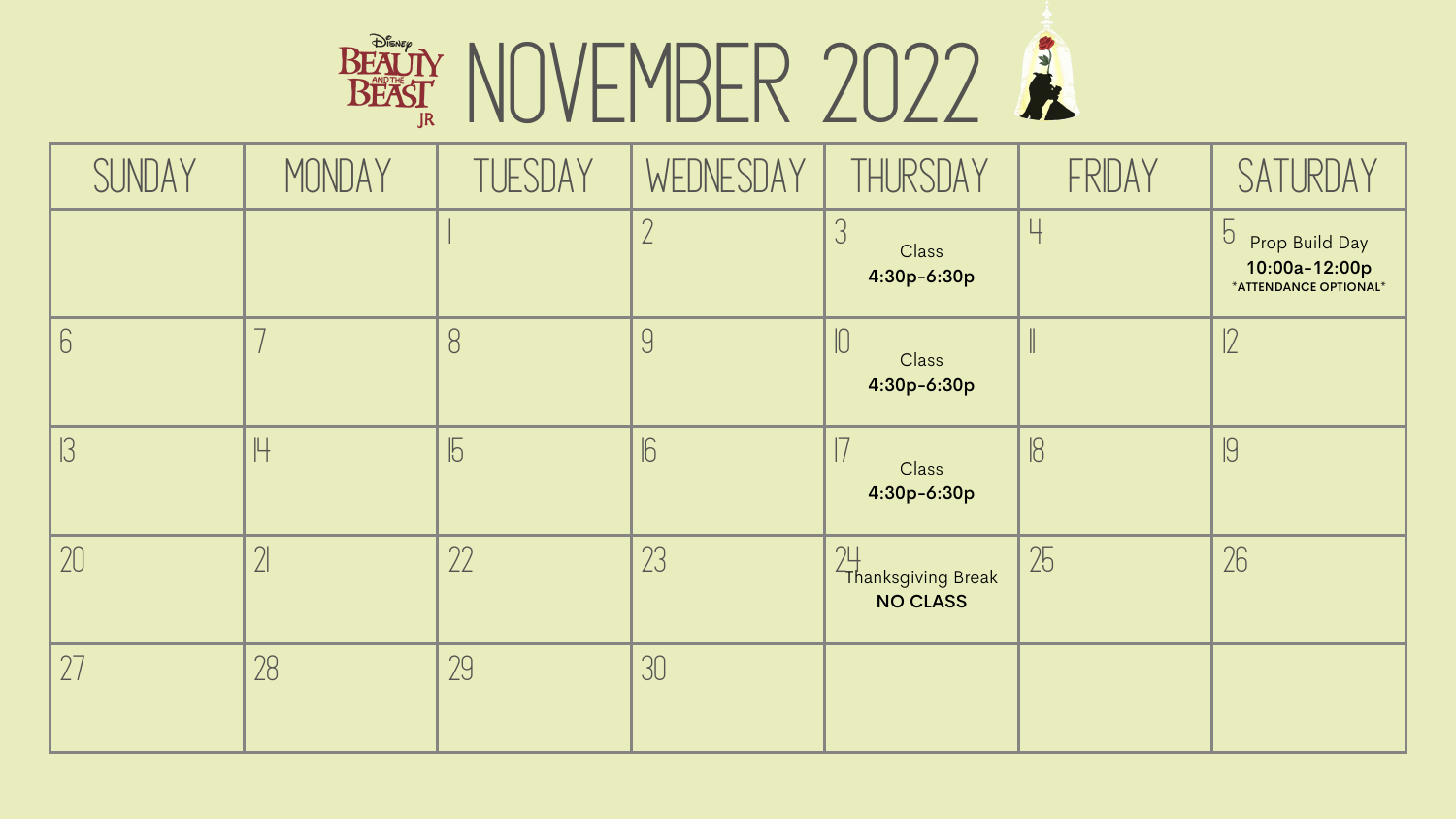### BEAUTY DECEMBER 2022

| SUNDAY | MONDAY         | TUESDAY    | WEDNESDAY                           | THURSDAY                                                 | FRIDAY                                     | SATURDAY                         |
|--------|----------------|------------|-------------------------------------|----------------------------------------------------------|--------------------------------------------|----------------------------------|
|        |                |            |                                     |                                                          |                                            |                                  |
|        | $\overline{b}$ | 6          |                                     | 8<br>PR Photos/Class                                     | 9                                          |                                  |
|        |                | $\sqrt{3}$ | H ** Holiday Follies<br>Show: 7:30p | Holiday Follies<br>Show: 7:30p                           | B ** Holiday Follies<br><b>Show: 7:30p</b> | **Holiday Follies<br>Show: 7:30p |
|        | 9              | 20         | $\gamma$                            | $\gamma\gamma$<br><b>Winter Break</b><br><b>NO CLASS</b> | 23                                         | 24                               |
| 25     | 26             |            | 28                                  | 29<br><b>Winter Break</b><br><b>NO CLASS</b>             | 30                                         |                                  |







#### \*sdgssb \*\*Will not perform every night, days and times are TBA!